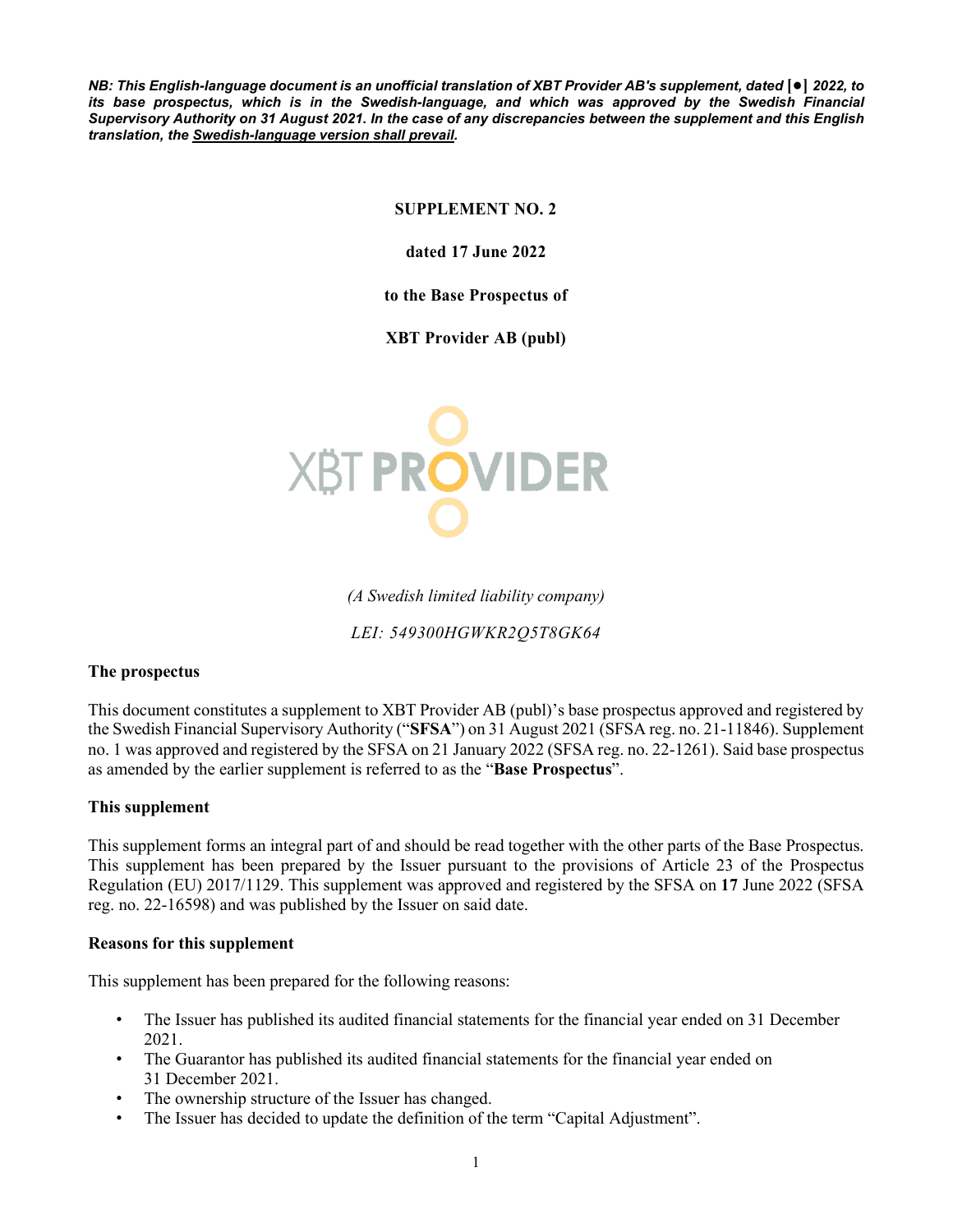The changes in the Base Prospectus are set forth in the pages after the next page of this supplement.

# **Right of withdrawal**

Only investors who have already agreed to purchase or subscribe for any Certificates offered under the Base Prospectus before this supplement was published shall have the right, exercisable within three working days after the publication of this supplement, to withdraw their acceptances, provided that the circumstances stated above arose or were noted before the closing of the relevant offer or the delivery of the Certificates, whichever occurs first. Such investors can exercise their right of withdrawal pursuant to Article 23(2)(a) of the Prospectus Regulation (EU) 2017/1129 during the period from publication of this supplement up to and including **22 June 2022**. This right of withdrawal cannot be exercised after said date.

Such investors should contact the relevant financial intermediary through which the investor has purchased or subscribed for the Certificates in question should they wish to exercise the right of withdrawal.

 $\mathcal{L}_\text{max}$  , where  $\mathcal{L}_\text{max}$  , we have the set of  $\mathcal{L}_\text{max}$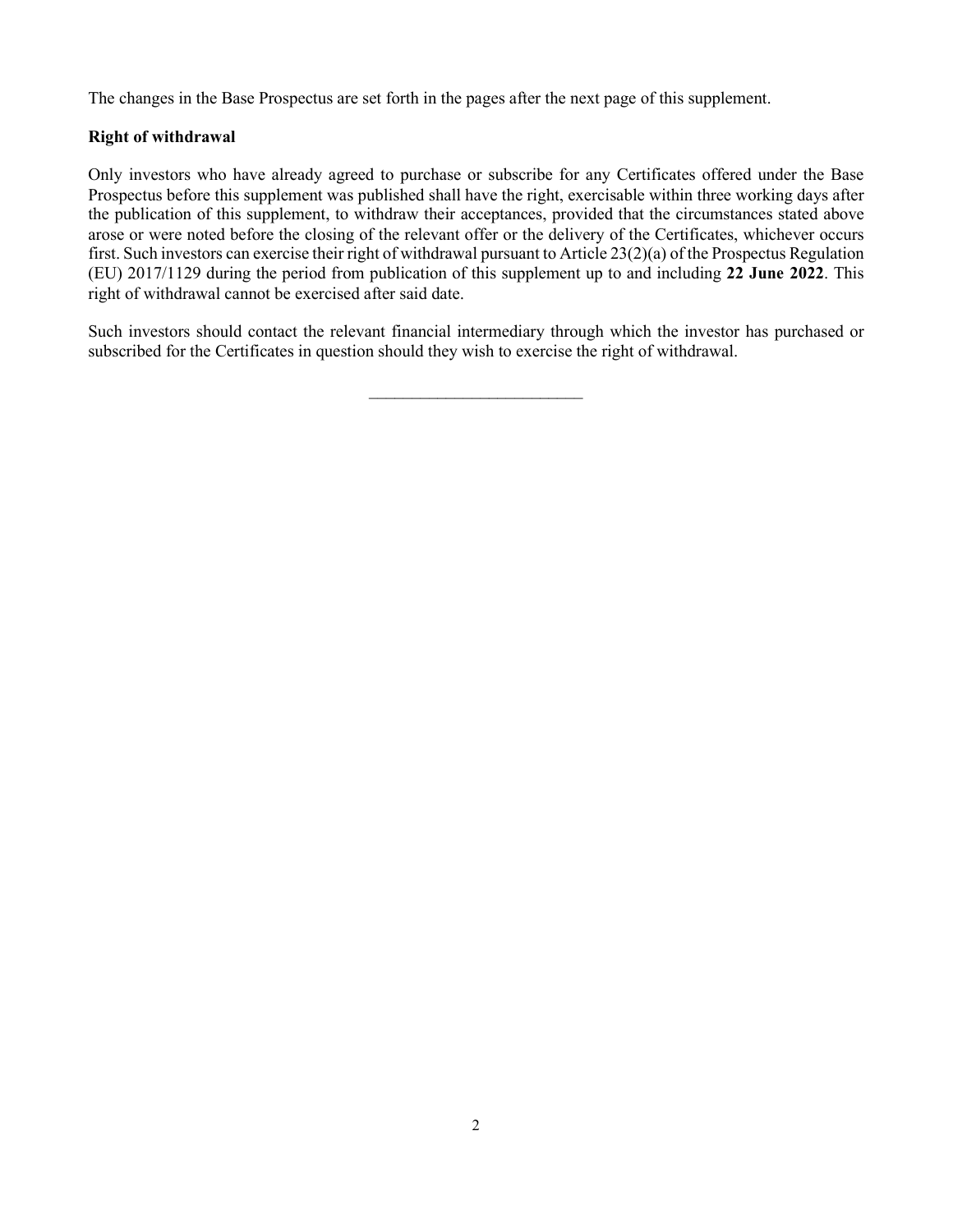# **AMENDMENTs TO THE SECTION "THE ISSUER"**

In the sub-section "*4.2 The Issuer in brief*" on page 30 of the Base Prospectus, the third paragraph shall be deleted in its entirety and replaced with the following:

"The Issuer is a wholly-owned subsidiary of CoinShares International Limited ("**CSIL**"), which is the parent company of the CoinShares group (the "**Group**")."

In the sub-section "*4.3 The Issuer & the ownership and operational structure in brief*" on page 31-32 of the Base Prospectus, paragraph 1-4, including the group chart, shall be deleted in its entirety and replaced with the following:

"The Issuer is a wholly-owned subsidiary of CSIL, a public company whose share capital is listed for trading on Nasdaq First North Growth Market.

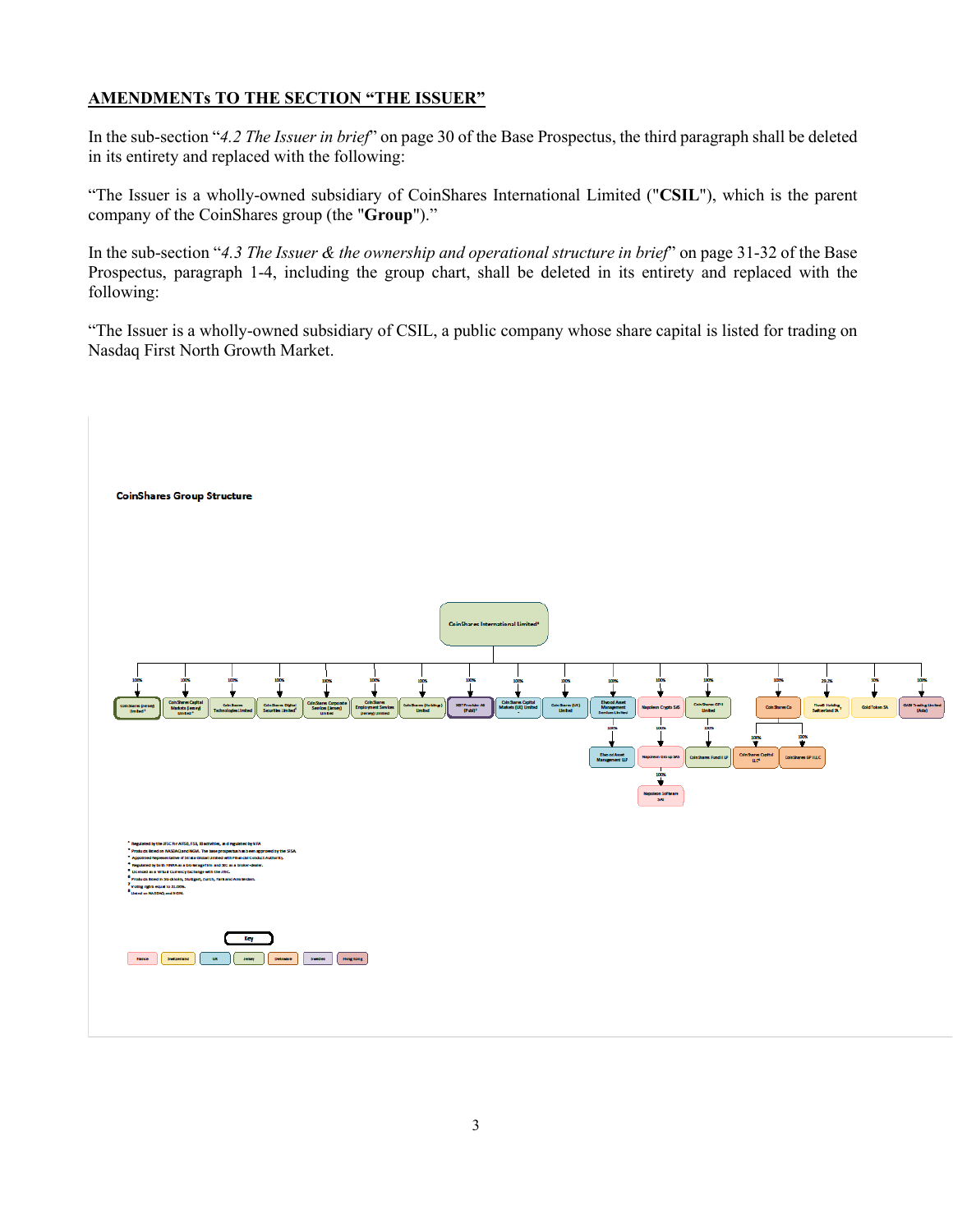In some cases, intermediate holding companies may not be shown.

CSIL can exercise a material influence over the Issuer. However, in certain respects, the provisions in the Swedish Companies Act (Sw. aktiebolagslagen (2005:551)) regarding powers and responsibilities of different corporate bodies of the Issuer and regarding creditor protection rights limit the influence of CSIL.

Like the Issuer, the Guarantor is wholly-owned by CSIL. The Guarantor is regulated in Jersey, Channel Islands by the Jersey Financial Services Commission. The Guarantor is, therefore, affiliated to and a sister company of the Issuer. The Guarantor will continue to guarantee the Issuer's obligations under the Certificates (including those not yet in existence). (Please refer to Section 6 of this Base Prospectus, below, for further detail in connection with the Guarantor)."

In the sub-section "*4.4 Selected financial information*" on page 32-34 of the Base Prospectus, the information shall be deleted in its entirety and replaced with the following:

"The information below constitutes selected financial information. The Issuer's annual reports for the financial year-ended 31st December, 2021 and 31st December, 2020, respectively, have been prepared in accordance with the Swedish Accounting Act and the Swedish Financial Reporting Board's Standard No. 2. Such report has been prepared on the basis of historical costs, with the exception of financial assets and debts, which have been valued at fair value over the profit and loss statement.

The information below reflects audited information in relation to the Issuer's financial periods ended 31st December, 2021 and 31st December, 2020 (respectively).

| <b>Income Statement</b> (in SEK)                | $01-01-2021$ to | $01-01-2020$ to |
|-------------------------------------------------|-----------------|-----------------|
|                                                 | 31-12-2021      | 31-12-2020      |
| <b>Operating income</b>                         |                 |                 |
| Net turnover                                    | 4,220,702       | 3,620,487       |
|                                                 | 4,220,702       | 3,620,487       |
| <b>Operating expenses</b>                       |                 |                 |
| Administration costs                            | $-4,035,550$    | $-3,454,283$    |
| Other operating costs                           | $-22,818$       | $-26,954$       |
|                                                 | $-4,058,368$    | $-3,481,237$    |
| <b>Operating profit/loss</b>                    | 162,334         | 139,250         |
| <b>Profit/loss from financial items</b>         |                 |                 |
| Interest expenses and similar profit/loss items | $-63$           | $-1,104$        |
| Value changes, certificates/currencies          | $\bf{0}$        | $\theta$        |
|                                                 | $-63$           | $-1,104$        |
| Profit/loss after financial items               | 162,271         | 138,146         |
| Pre-tax profit/loss                             | 162,271         | 138,146         |
| Tax on profit/loss for the year                 | $-34,437$       | $-30,674$       |
| Net profit/loss for the year                    | 127,834         | 107,472         |
|                                                 |                 |                 |

| Report over profit/loss and other comprehensive |         |         |
|-------------------------------------------------|---------|---------|
| income                                          |         |         |
| Net profit/loss for the year                    | 127,834 | 107,472 |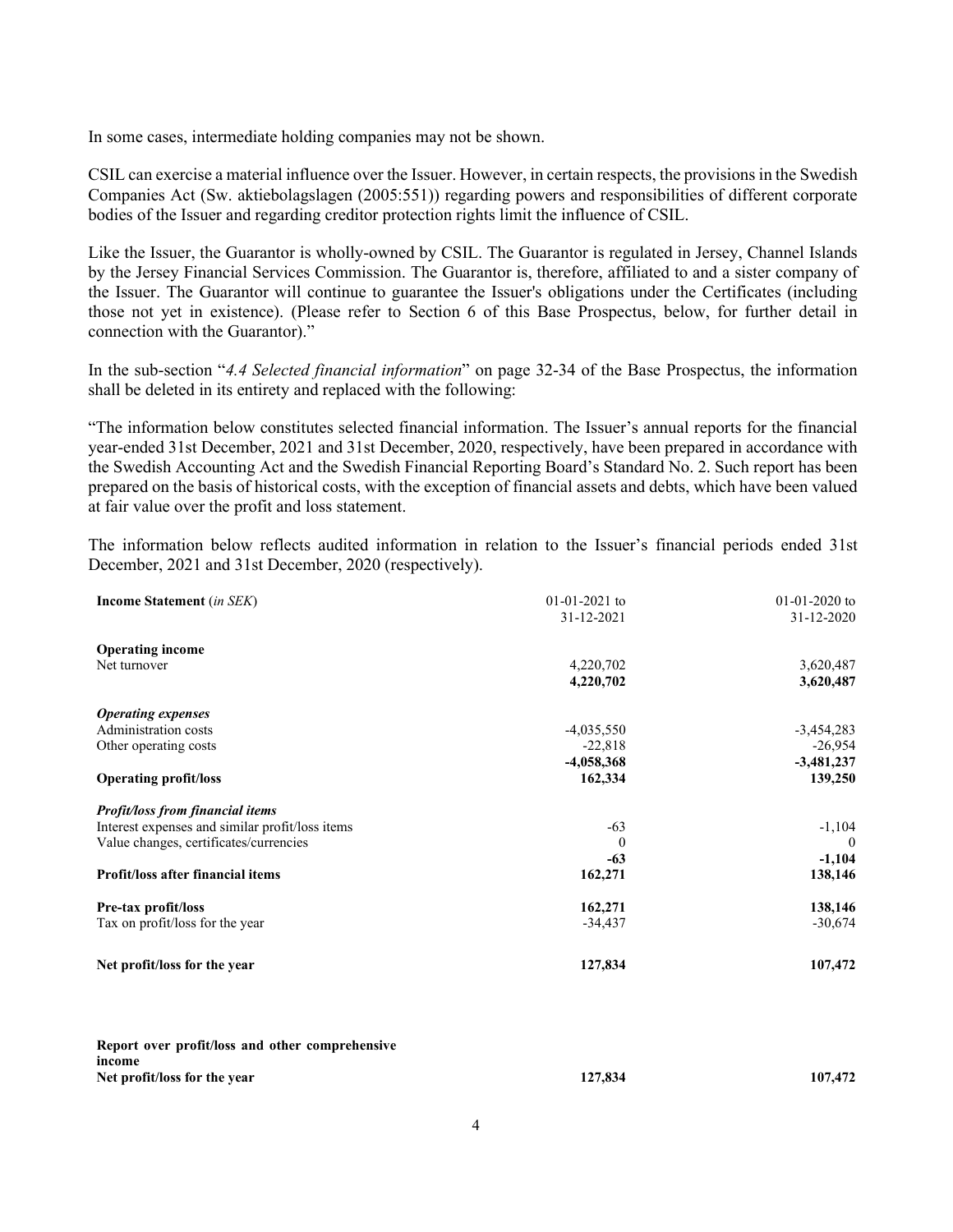| <b>Total comprehensive income</b>                                       | 127,834                   | 107,472                   |
|-------------------------------------------------------------------------|---------------------------|---------------------------|
|                                                                         |                           |                           |
| <b>Balance sheet</b><br>$(in$ SEK $)$                                   | As at 31-12-2021          | As at 31-12-2020          |
| <b>ASSETS</b><br><b>Current assets</b>                                  |                           |                           |
| <b>Financial fixed assets</b>                                           |                           |                           |
| Other long-term receivables                                             | 1,856                     | 1,856                     |
|                                                                         | 1,856                     | 1,856                     |
| <b>Total fixed assets</b>                                               | 1,856                     | 1,856                     |
| <b>Current receivables</b>                                              |                           |                           |
| Receivables from Group companies                                        | 38,525,185,048            | 19,714,510,392            |
| Current tax assets                                                      | $\mathbf{0}$              | 709                       |
| Other receivables                                                       | 57,808                    | 89,191                    |
| Deferred expenses and accrued income                                    | 132,600                   | 288,600                   |
|                                                                         | 38,525,503,992            | 19,714,888,892            |
| Cash on hand and in bank                                                | 128,536                   | 676,815                   |
| <b>Total current assets</b>                                             | 38,525,503,992            | 19,715,565,706            |
| <b>TOTAL ASSETS</b>                                                     | 38,525,505,848            | 19,715,567,536            |
| <b>EQUITY AND LIABILITIES</b>                                           |                           |                           |
| <b>Equity</b>                                                           |                           |                           |
| <b>Restricted equity</b>                                                | 500,000                   | 500,000                   |
| Share capital (5,000 shares)                                            | 500,000                   | 500,000                   |
| Non-restricted equity                                                   |                           |                           |
| Retained earnings or losses                                             | 2,602,481                 | 2,495,010                 |
| Profit/loss for the year                                                | 127,834                   | 107,472                   |
|                                                                         | 2,730,315                 | 2,602,482                 |
| <b>Total equity</b>                                                     | 3,230,305                 | 3,102,482                 |
| <b>Untaxed reserves</b>                                                 | 980,000                   | 980,000                   |
| <b>Current liabilities</b>                                              |                           |                           |
| Accounts payable                                                        | 1,985                     | $\bf{0}$                  |
| Liabilities with group companies                                        | $\mathbf{0}$              | 2,249,551                 |
| Current tax liabilities                                                 | 3,054                     |                           |
| Other liabilities                                                       | 38,520,400,358            | 19,708,486,340            |
| Accrued expenses and prepaid income<br><b>Total current liabilities</b> | 890,135<br>38,521,295,532 | 749,191<br>19,711,485,081 |
| <b>TOTAL EQUITY AND LIBILITIES</b>                                      | 38,525,505,848            | 19,715,567,563            |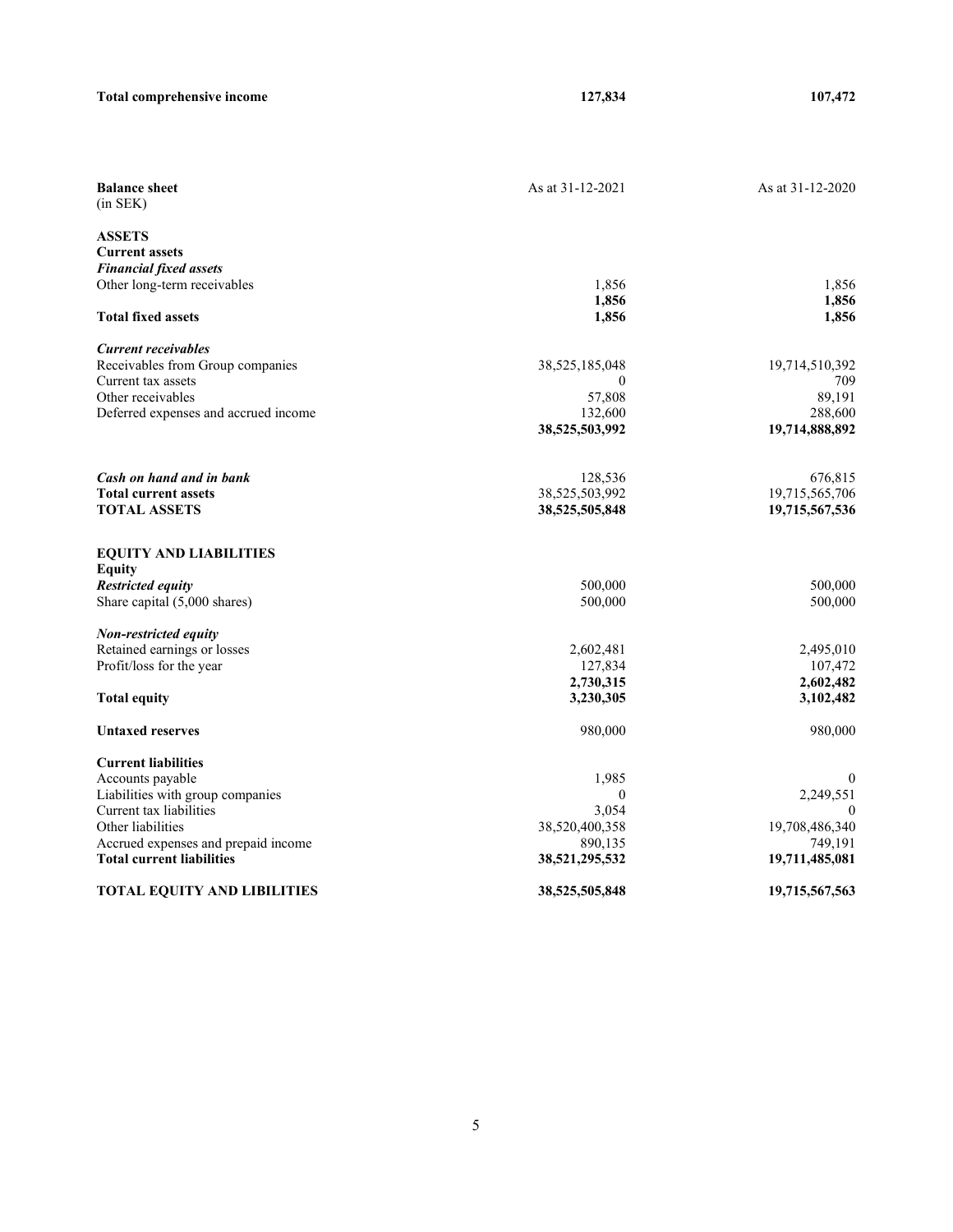| Statement of changes in equity (in SEK)                                          |                          |                                       |                                  |  |  |
|----------------------------------------------------------------------------------|--------------------------|---------------------------------------|----------------------------------|--|--|
| Opening balance, 1 Jan 2020                                                      | Share capital<br>500,000 | <b>Retained earnings</b><br>2,495,009 | <b>Total equity</b><br>2,995,009 |  |  |
| Net profit/loss for the year                                                     |                          | 107,472                               | 107,472                          |  |  |
| Closing balance, 31 Dec 2020                                                     | 500,000                  | 2,602,481                             | 3,102,481                        |  |  |
| Net profit/loss for the year                                                     |                          | 127,834                               | 127,834                          |  |  |
| Closing balance, 31 dec 2021                                                     | 500,000                  | 2,730,315                             | 3,230,315                        |  |  |
|                                                                                  |                          |                                       |                                  |  |  |
| <b>CASH FLOW STATEMENT</b>                                                       |                          | 01-01-2021 to                         | 01-01-2020 to                    |  |  |
| (in SEK)                                                                         |                          | 31-12-2021                            | 31-12-2020                       |  |  |
| <b>Current operating activities</b>                                              |                          |                                       |                                  |  |  |
| Profit/loss after financial items                                                |                          | 162,271                               | 138,146                          |  |  |
| Adjustments for items not included in cash flow                                  |                          | 20,307                                | 25,974                           |  |  |
| Tax paid                                                                         |                          | $-30,674$                             | 603,563                          |  |  |
| Cash flow from current operating activities before<br>changes in working capital |                          | 151,904                               | 767,683                          |  |  |
| Cash flow changes in working capital                                             |                          |                                       |                                  |  |  |
| Change in current receivables                                                    |                          | 187,383                               | 613,325                          |  |  |
| Change in current liabilities                                                    |                          | $-867,259$                            | $-241,650$                       |  |  |
| Cash flow from operating activities                                              |                          | $-527,972$                            | 1,139,358                        |  |  |
| <b>Investment activities</b>                                                     |                          |                                       |                                  |  |  |
| Investment in financial fixed assets                                             |                          | $\boldsymbol{0}$                      | $-1,856$                         |  |  |
| Cash flow from investment activities                                             |                          | $\bf{0}$                              | $-1,856$                         |  |  |
| <b>Financing activities</b>                                                      |                          |                                       |                                  |  |  |
| Paid dividend                                                                    |                          | $\boldsymbol{0}$                      | $-824,770$                       |  |  |
| Cash flow from financing activities                                              |                          | $\bf{0}$                              | $-824,770$                       |  |  |
| Cash flow for the year                                                           |                          | $-527,972$                            | 312,732                          |  |  |
| Liquid funds, opening balance                                                    |                          |                                       |                                  |  |  |
| Liquid funds at the beginning of the year                                        |                          | 676,815                               | 390,057                          |  |  |
| Exchange rate differences, liquid funds                                          |                          |                                       |                                  |  |  |
| Exchange rate differences, liquid funds                                          |                          | $-20,307$                             | $-25,974$                        |  |  |
| Liquid funds, closing balance                                                    |                          | 128,536                               | 676,815                          |  |  |

In the sub-section "*4.5 Development & Information on trends*" on page 34-35 of the Base Prospectus, the third paragraph shall be deleted in its entirety and replaced with the following:

"Save as set out above, there has been no material adverse change in the Issuer's prospects since 31 December 2021, being the date of the latest published audited financial report of the Issuer, and no significant change in the financial performance of the Issuer since 31 December 2021, being the date of the latest published financial report of the Issuer."

In the sub-section "*4.6 Material changes to the financial position of the Issuer*" on page 35 of the Base Prospectus, the information in the sub-section shall be deleted in its entirety and replaced with the following:

"There has been no significant change in the financial position of the Issuer since 31th December, 2021."

In the sub-section "*4.9 Information on material investments*" on page 35 of the Base Prospectus, the first paragraph shall be deleted in its entirety and replaced with the following: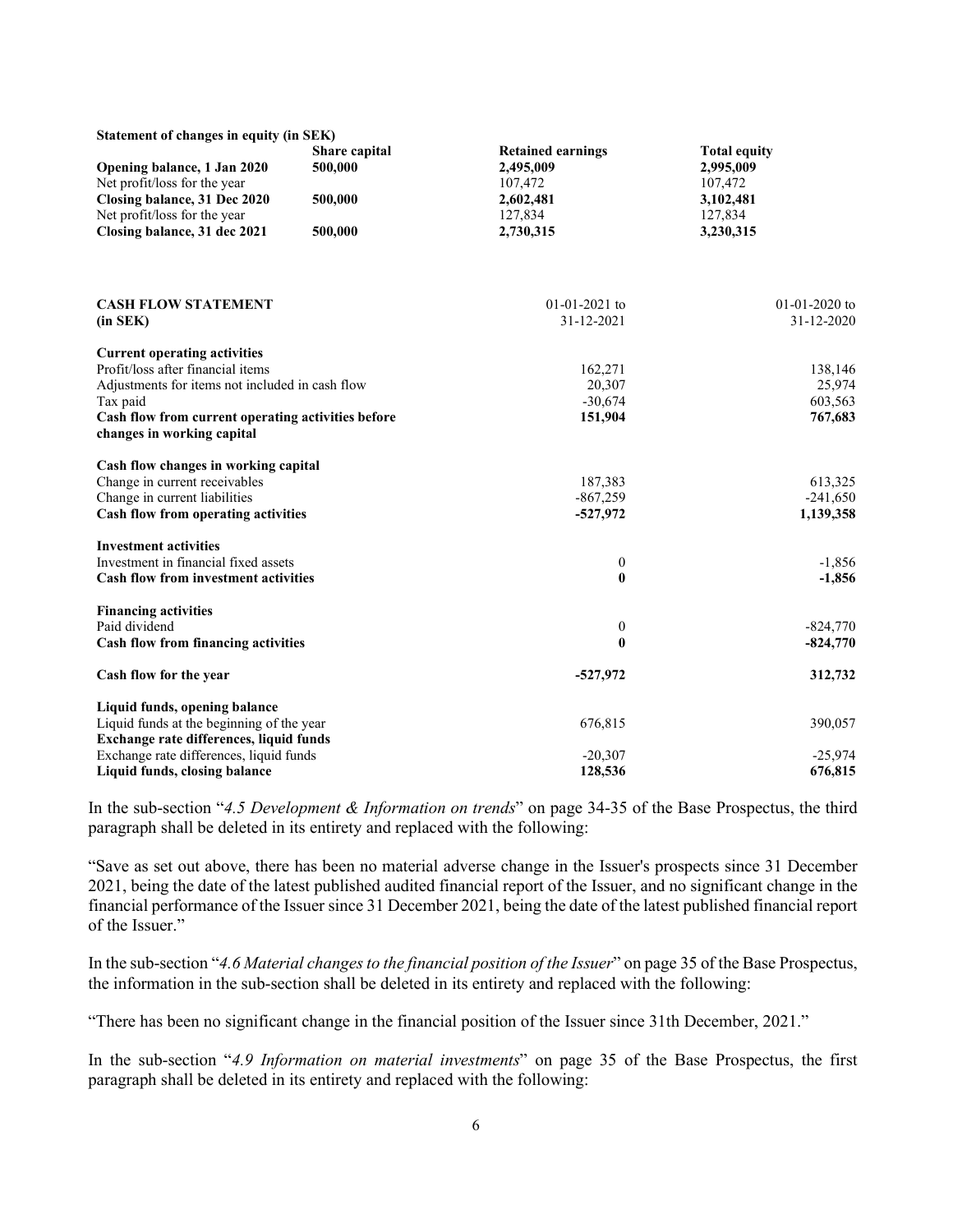"The Issuer has not made any material investments since 31st December 2021."

In the sub-section "*4.10 Information on material events affecting the solvency of the Issuer*" on page 35 of the Base Prospectus, the information in the sub-section shall be deleted in its entirety and replaced with the following:

"Since 31st December 2021, there have been no recent events particular to the Issuer and which are to a material extent relevant to an evaluation of the Issuer's solvency."

In the sub-section "*4.12 Conflicts of interest*" on page 37 of the Base Prospectus, the information in the subsection regarding Mr. Daniel Masters shall be deleted in its entirety and replaced with the following:

"Mr Masters is a Director and shareholder of CSIL, the parent company for the CoinShares Group and the ultimate beneficial owner of the Issuer. Mr Master is a Director of CoinShares Capital Markets (Jersey) Limited, the entity which acts as the guarantor for the Certificates issued by the Issuer provides hedging services to the Issuer under the CMA."

In the sub-section "*4.12 Conflicts of interest*" on page 37 of the Base Prospectus, the first paragraph in the subsection regarding Mr. Jean-Marie Mognetti shall be deleted in its entirety and replaced with the following:

"Mr Mognetti is a Director and shareholder in CSIL, the parent company of the CoinShares Group and the ultimate beneficial owner of the Issuer. Mr Mognetti is a Director of CoinShares Capital Markets (Jersey) Limited, the entity which acts as the guarantor for the Certificates issued by the Issuer provides hedging services to the Issuer under the CMA."

In the sub-section "*4.17 Audit & Auditor*" on page 39 of the Base Prospectus, the second paragraph shall be deleted in its entirety and replaced with the following:

"The Issuer's annual reports for the financial years-ended 31st December, 2021 and 31st December, 2020, respectively, have been prepared in accordance with the Swedish Accounting Act and the Swedish Financial Reporting Board's Standard No. 2. Financial information within this Base Prospectus extracted from those two annual reports has been reviewed by the Issuer's auditor, as part of their audit of the relevant financial statements."

In the sub-section "*4.24 Information incorporated by reference*" on page 40-42 of the Base Prospectus, the table with documents incorporated by reference shall be deleted in its entirety and replaced with the following:

|   | No. Information                                                                                     | Incorporated part                                                | Page  |
|---|-----------------------------------------------------------------------------------------------------|------------------------------------------------------------------|-------|
| 1 | Annual (audited) report for the Issuer's<br>financial period-ended 31 <sup>st</sup> December, 2021. | Income<br>$\overline{\phantom{a}}$<br>statement                  | 12    |
|   |                                                                                                     | Balance sheet                                                    | 13    |
|   |                                                                                                     | Statement<br>$\overline{\phantom{0}}$<br>in<br>changes<br>equity | of 14 |
|   |                                                                                                     | flow<br>Cash<br>statement                                        | - 15  |
|   |                                                                                                     | <b>Notes</b>                                                     | 16-30 |
|   |                                                                                                     |                                                                  |       |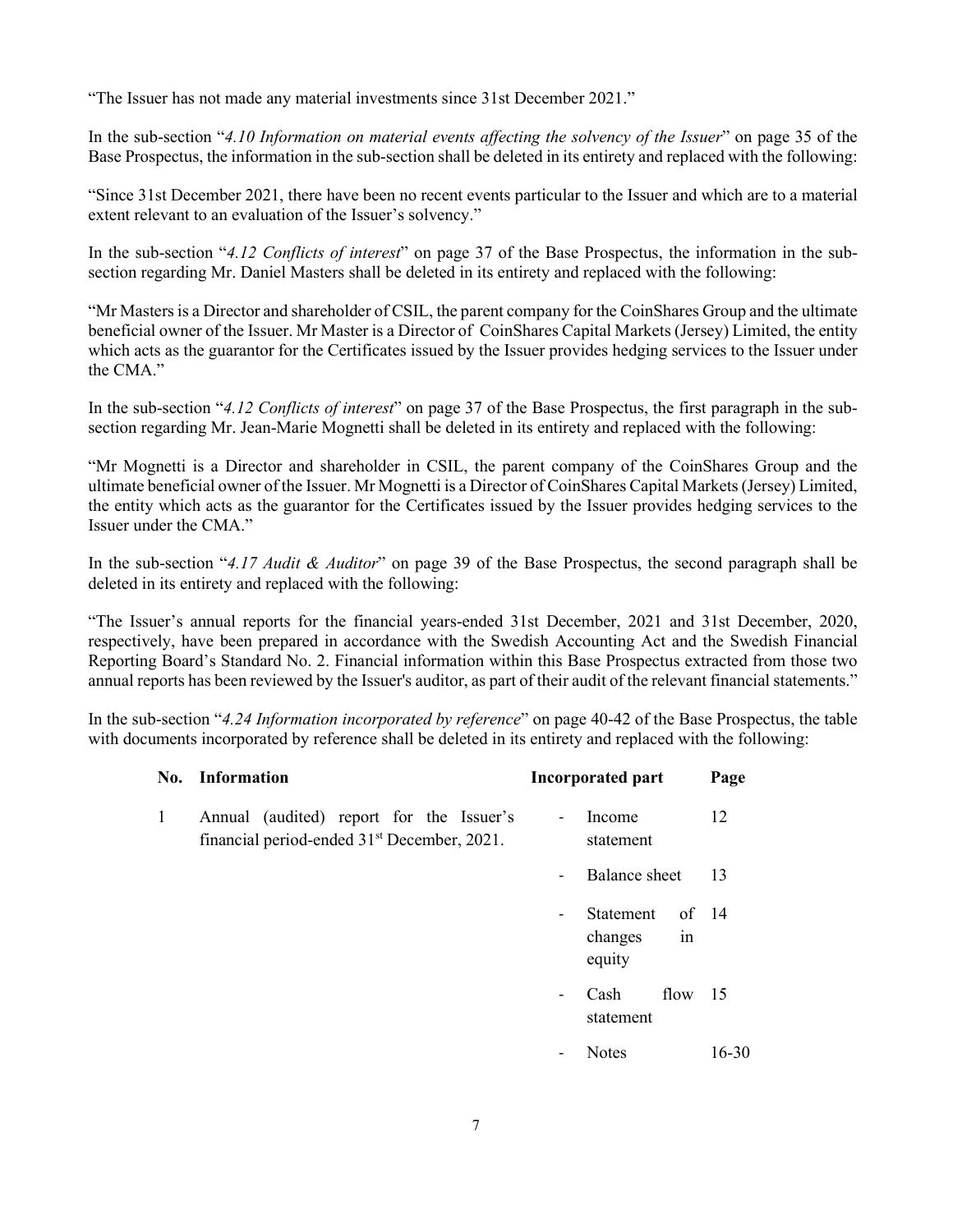| $\overline{2}$ | Audit report of 18 <sup>th</sup> April 2022 regarding the<br>Issuers financial period ended 31 <sup>st</sup> December<br>2021.                |                          | Entire<br>document                         | $1 - 2$   |
|----------------|-----------------------------------------------------------------------------------------------------------------------------------------------|--------------------------|--------------------------------------------|-----------|
| 3              | Annual (audited) report for the Issuer's<br>financial period-ended 31 <sup>st</sup> December, 2020.                                           | $\overline{\phantom{0}}$ | Income<br>statement                        | 12        |
|                |                                                                                                                                               |                          | <b>Balance</b> sheet                       | 13        |
|                |                                                                                                                                               |                          | Statement<br>of<br>changes<br>1n<br>equity | 14        |
|                |                                                                                                                                               |                          | Cash<br>flow<br>statement                  | 15        |
|                |                                                                                                                                               |                          | <b>Notes</b>                               | $16 - 30$ |
| $\overline{4}$ | Audit report of 12 <sup>th</sup> April 2021 regarding the<br>Issuers financial period ended 31 <sup>st</sup> December<br>2020.                |                          | Entire<br>document                         | $1 - 3$   |
| 5              | Annual (audited) report for the Issuer's<br>financial period-ended 31 <sup>st</sup> December, 2019.                                           |                          | Income<br>statement                        | 12        |
|                |                                                                                                                                               |                          | <b>Balance</b> sheet                       | 13        |
|                |                                                                                                                                               |                          | Statement<br>of<br>changes<br>in<br>equity | 14        |
|                |                                                                                                                                               |                          | Cash<br>flow<br>statement                  | 15        |
|                |                                                                                                                                               |                          | <b>Notes</b>                               | 16-30     |
| 6              | Audit report of 27 <sup>th</sup> April 2020 regarding the<br>Issuers financial period ended 31 <sup>st</sup> December<br>2019.                |                          | Entire<br>document                         | $1 - 3$   |
| 7              | The Issuer's base prospectus dated 24 <sup>th</sup> April,<br>2015 and the Issuer's prospectus supplement<br>dated 8 <sup>th</sup> May, 2015. |                          | General Terms<br>& Conditions              | 53-61     |
| 8              | The Issuer's base prospectus dated 14 <sup>th</sup> July,<br>2017.                                                                            |                          | General Terms<br>& Conditions              | 64-73     |
| 9              | The Issuer's base prospectus dated $17th$ May<br>2018.                                                                                        |                          | General Terms<br>& Conditions              | 81-93     |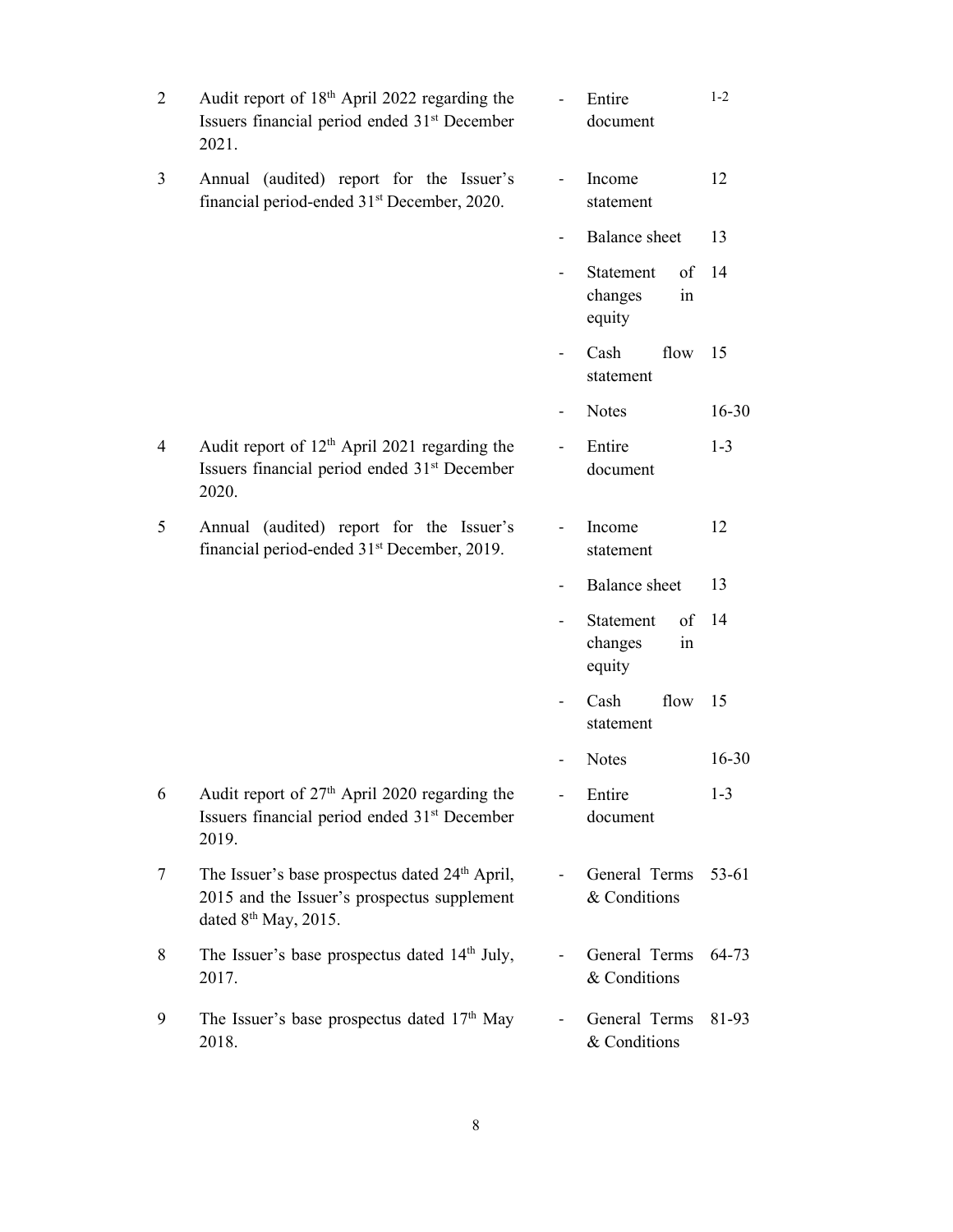| 10 | The Issuer's base prospectus dated 17th May | - General Terms 82-93 |  |
|----|---------------------------------------------|-----------------------|--|
|    | 2019.                                       | & Conditions          |  |
|    |                                             |                       |  |

11 The Issuer's base prospectus dated 15th May 2020. - General Terms 50-62 & Conditions

#### **AMENDMENTS TO THE SECTION "DOCUMENTS ON DISPLAY CONCERNING THE ISSUER"**

In the section "*Documents on display concerning the Issuer*" on page 43 of the Base Prospectus, the bullet list shall be deleted in its entirety and replaced with the following:

- The most recent Articles of Association of the Issuer and the Certificate of Registration for the Issuer;
- Annual report (audited) for the financial period ended  $31<sup>st</sup>$  December 2021;
- Annual report (audited) for the financial period ended 31<sup>st</sup> December 2020;
- Annual report (audited) for the financial period ended 31<sup>st</sup> December, 2019; and
- The Guarantee, between the Guarantor and the Issuer.

### **AMENDMENTS TO THE SECTION "THE GUARANTOR & THE GUARANTEE"**

In the sub-section "*6.3 The Guarantor's position within the Group (in brief)*" on page 44-45 of the Base Prospectus, the information shall be deleted in its entirety and replaced with the following:

"The Guarantor is affiliated to the Issuer by virtue of being part of the Group which includes the Issuer. Like the Issuer, the Guarantor is wholly-owned by CSIL. The Issuer and the Guarantor are, therefore, sister companies as illustrated in the following structure chart: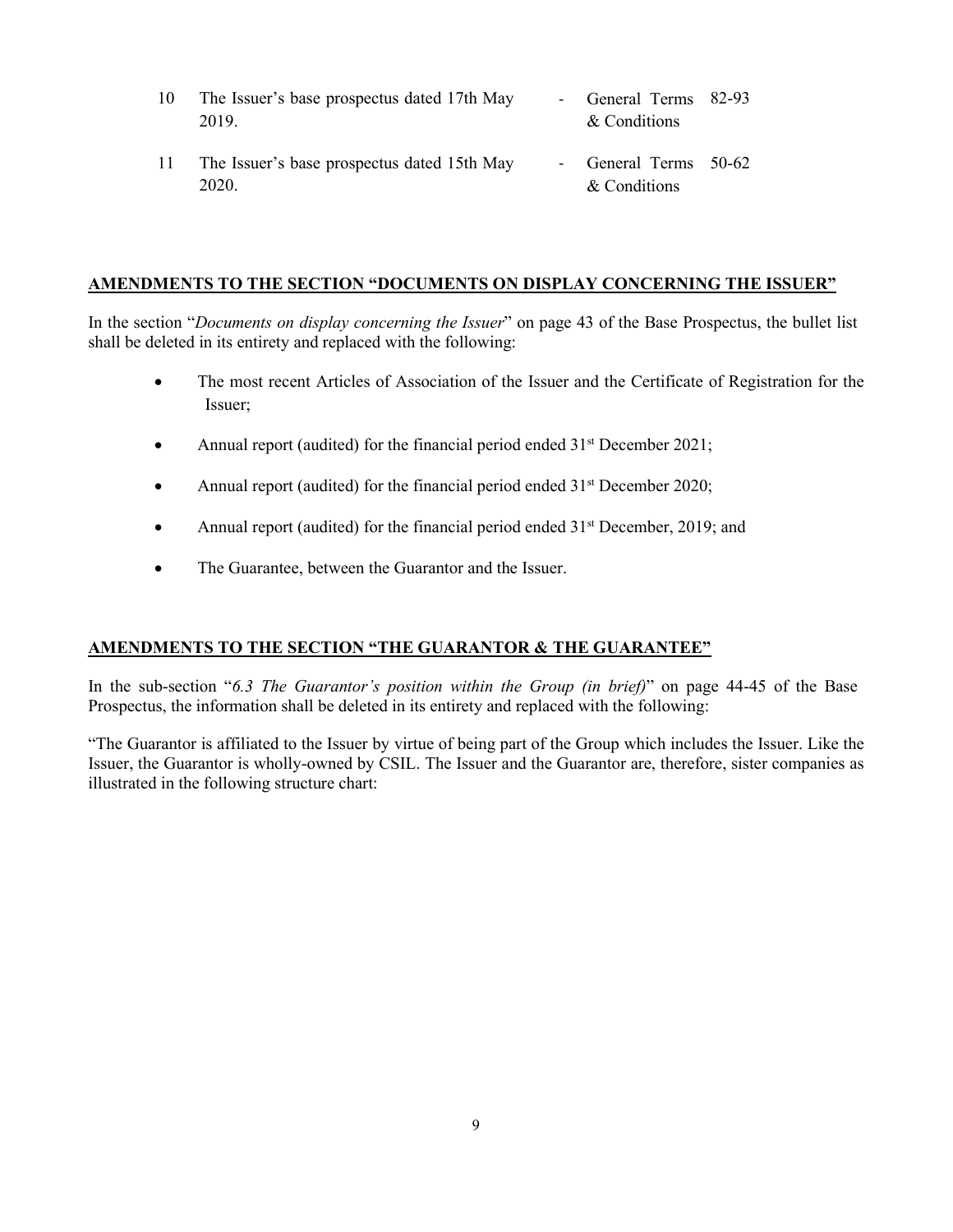**CoinShares Group Structure** 



,,

In the sub-section "*6.3 The Guarantor's position within the Group (in brief)*" on page 44-45 of the Base Prospectus, the information shall be deleted in its entirety and replaced with the following:

"Like the Issuer, the Guarantor is wholly-owned by CSIL. The Guarantor is, therefore, affiliated to and a sister company of the Issuer. The Guarantor's financial results and position have been and will continue to be affected by the level of trading and investment activities related to Bitcoin and the future development of digital currencies as an attractive asset class."

In the sub-section "*6.4 Selected financial information*" on page 45-47 of the Base Prospectus, the information shall be deleted in its entirety and replaced with the following:

| <b>Statement of Comprehensive Income</b>     | Year ended<br>$31$ -Dec-21<br>USD | Year ended<br>$31 - Dec-20$<br>USD |
|----------------------------------------------|-----------------------------------|------------------------------------|
| Income<br>Management fees<br>Interest income | 107,595,266<br>14,619,777         | 23,846,713<br>4,861,384            |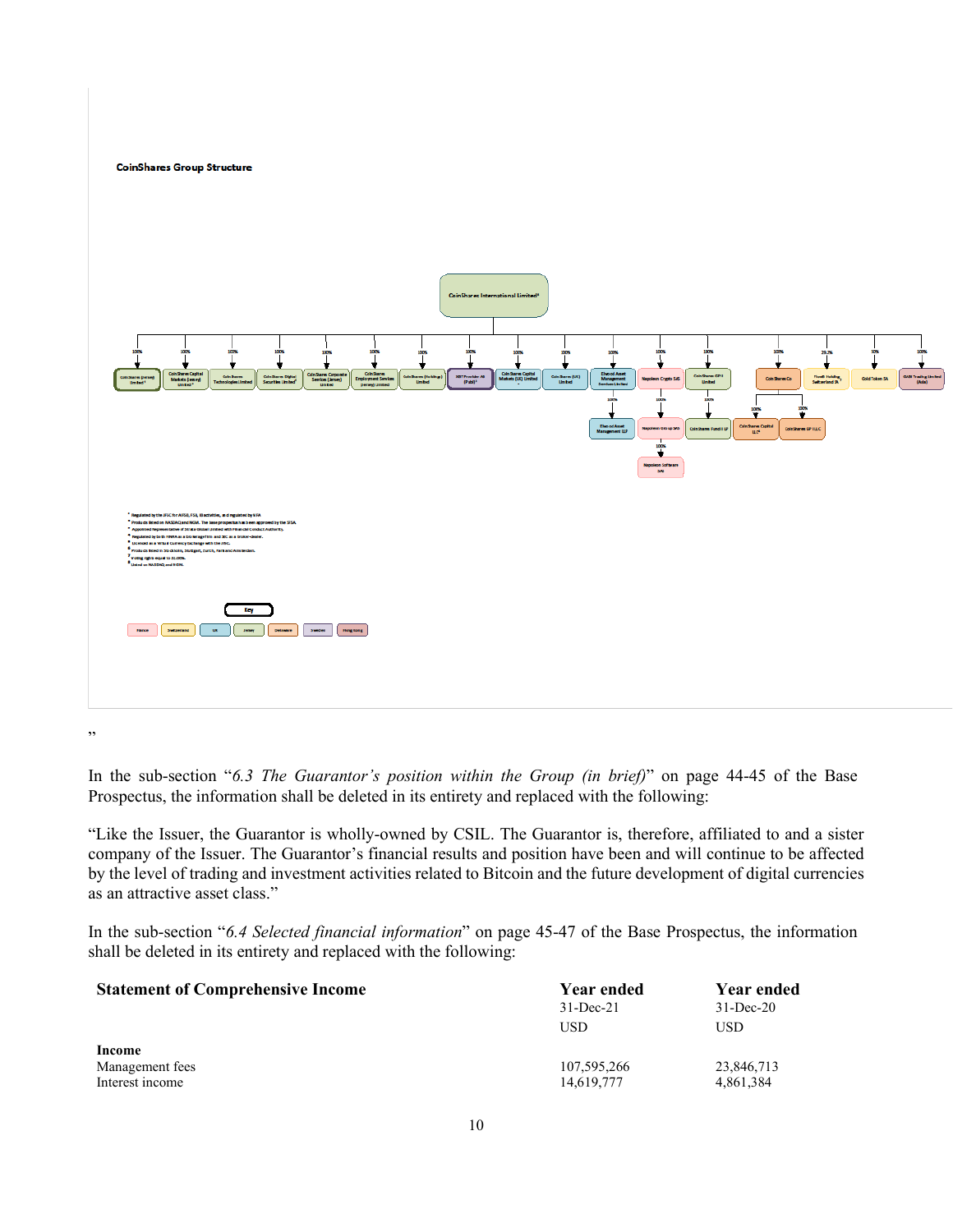| Other income                                                                                             | 9,340,749                     |                                |
|----------------------------------------------------------------------------------------------------------|-------------------------------|--------------------------------|
| <b>Total Income</b>                                                                                      | 131,555,792                   | 28,708,097                     |
| <b>Expenses</b>                                                                                          |                               |                                |
| Net intercompany collateral expense<br>Realised gains/(losses) on digital assets through profit and loss | (3,297,705,786)<br>30,466,882 | (1,861,992,682)<br>413,299,188 |
| Fair value gains on financial instruments                                                                | 29,573,831                    | 32,482,785                     |
| Service fees                                                                                             | (56,308,744)                  | (16,692,700)                   |
| Audit fees                                                                                               | (207, 103)                    | (97,101)                       |
| Bank charges                                                                                             | (73,609)                      | (39,304)                       |
| Commissions paid                                                                                         | (1,051,458)                   | (297, 196)                     |
| Legal and professional fees<br>IT expenses                                                               | (62, 889)<br>(46,628)         | (12,270)<br>(37,979)           |
| <b>Trading fees</b>                                                                                      | (3,702,595)                   | (1,315,106)                    |
| Custody fees                                                                                             | (3,931,563)                   | (1,426,129)                    |
| Issuer expenses                                                                                          | (451, 425)                    | (407, 444)                     |
| Interest expense                                                                                         | (9,336,365)                   | (1,526,006)                    |
| General expenses                                                                                         | (71, 952)                     | (18,657)                       |
|                                                                                                          |                               |                                |
| <b>Total expenses</b>                                                                                    | (3,312,909,403)               | (1,438,080,601)                |
| Other operating income                                                                                   |                               |                                |
| Other digital asset income                                                                               | 4,564,502                     | 486,941                        |
| Airdrop income                                                                                           | 5,340,856                     |                                |
|                                                                                                          |                               |                                |
| Loss before taxation                                                                                     | (3,171,448,253)               | (1,800,870,311)                |
| <b>Taxation</b>                                                                                          |                               |                                |
| Loss for the year after taxation                                                                         | (3,171,448,253)               | (1,800,870,311)                |
| Other comprehensive income                                                                               |                               |                                |
| Fair value gains on digital assets                                                                       | 3,290,574,544                 | 1,823,608,159                  |
| Fair value gains on SAFT agreement                                                                       | 146,076                       |                                |
|                                                                                                          |                               |                                |
| Total other comprehensive income                                                                         | 3,290,574,544                 | 1,823,608,159                  |
| Total comprehensive income for the year                                                                  | 119,272,369                   | 22,737,848                     |
|                                                                                                          |                               |                                |
| <b>Statement of Financial Position</b>                                                                   | As at                         | As at                          |
|                                                                                                          |                               |                                |
|                                                                                                          | 31-Dec-21                     | 31-Dec-20                      |
|                                                                                                          | <b>USD</b>                    | <b>USD</b>                     |
| <b>Assets</b>                                                                                            |                               |                                |
| <b>Non-current assets</b>                                                                                |                               |                                |
| Digital assets                                                                                           | 3,637,192                     |                                |
| <b>Total non-current assets</b>                                                                          | 3,637,192                     | $\overline{\phantom{a}}$       |
|                                                                                                          |                               |                                |
| <b>Current assets</b>                                                                                    |                               |                                |
| Digital assets                                                                                           | 3,112,023,958                 | 2,495,958,864                  |
| Cash at bank                                                                                             | 6,796,418                     | 2,400,653                      |
| Due from brokers                                                                                         | 158,644,432                   | 89,722,156                     |
| Due from exchanges                                                                                       | 20,858,471                    | 1,053,979                      |
| Other assets and receivables                                                                             | 1,812,334,132                 | 79,488,303                     |
| Digital asset receivables                                                                                | 15,726,203                    |                                |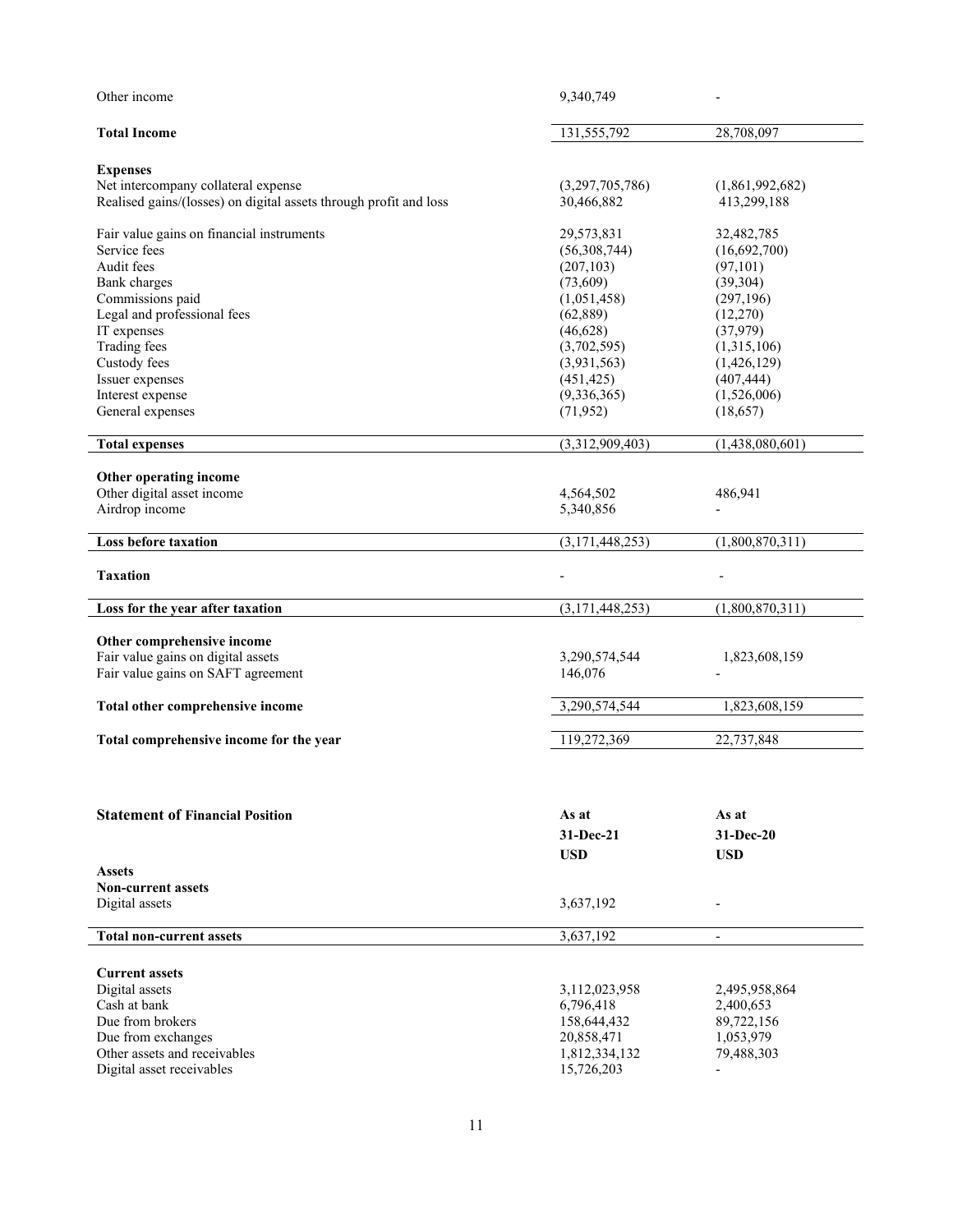| <b>Total current assets</b>             | 5,126,383,614   | 2,668,623,955   |
|-----------------------------------------|-----------------|-----------------|
|                                         |                 |                 |
| <b>Current liabilities</b>              |                 |                 |
| Intercompany liability                  | (4,272,436,617) | (2,401,501,051) |
| Creditors and accruals                  | (342,677)       | (328, 647)      |
| Due to brokers                          | (395, 941, 801) | (153, 199, 642) |
| Due to exchanges                        | (36,972,933)    | (38, 471, 258)  |
| Other liabilities                       | (187, 783, 021) | (6,168,846)     |
| Digital asset liabilities               | (48, 116, 877)  |                 |
|                                         |                 |                 |
| <b>Total current liabilities</b>        | (4,941,593,926) | (2,599,469,444) |
|                                         |                 |                 |
| <b>Net assets</b>                       | 188,426,926     | 69,154,511      |
|                                         |                 |                 |
| <b>Equity</b>                           |                 |                 |
| Called-up share capital                 |                 |                 |
| Revaluation reserve brought forward     | 1,644,001,882   | 223,378,471     |
| Retained deficit brought forward        | (1,585,847,372) | (176,961,809)   |
| Total comprehensive income for the year | 119,272,369     | 22,737,848      |
|                                         |                 |                 |
| <b>Shareholder's funds</b>              | 118,426,880     | 69,154,511      |

| <b>Statement of Changes in Equity</b>                              | <b>Ordinary Shares</b>   | <b>Revaluation</b><br><b>Reserve</b> | <b>Retained Deficit</b> | <b>Total equity</b>      |
|--------------------------------------------------------------------|--------------------------|--------------------------------------|-------------------------|--------------------------|
|                                                                    | <b>USD</b>               | <b>USD</b>                           | <b>USD</b>              | <b>USD</b>               |
| At 1 January 2020                                                  | 1                        | 223,378,471                          | (176,961,809)           | 46,416,663               |
| Loss for the financial year (restated)                             |                          |                                      | (1,800,870,311)         | (1,800,870,311)          |
| comprehensive<br>Other<br>income<br>(restated)                     |                          | 1,823,608,159                        |                         | 1,823,608,159            |
| Transfer of revaluation reserve upon<br>disposal of digital assets | $\overline{\phantom{a}}$ | (391, 984, 748)                      | 391,984,748             | $\overline{\phantom{a}}$ |
| <b>Total comprehensive income</b>                                  |                          | 1,431,623,411                        | (1,408,885,563)         | 22,737,848               |
|                                                                    |                          |                                      |                         |                          |
| At 31 December 2020                                                | 1                        | 1,655,001,882                        | (1,585,487,372)         | 69,154,511               |
| At 1 January 2021                                                  | 1                        | 1,655,001,882                        | (1,585,487,372)         | 69,154,511               |
| Loss for the financial year (restated)                             |                          |                                      | (3,171,448,253)         | (3,171,448,253)          |
| comprehensive<br>Other<br>income<br>(restated)                     |                          | 3,290,720,622                        |                         | 3,290,720,622            |
| Transfer of revaluation reserve upon<br>disposal of digital assets |                          | (4,424,323,202)                      | 4,424,323,202           | $\overline{\phantom{a}}$ |
| Total comprehensive income                                         |                          | (1, 133, 602, 580)                   | 1,252,874,949           | 119,272,369              |
|                                                                    |                          |                                      |                         |                          |
| As 31 December 2021                                                |                          | 521,399,302                          | (332, 972, 423)         | 188,426,880              |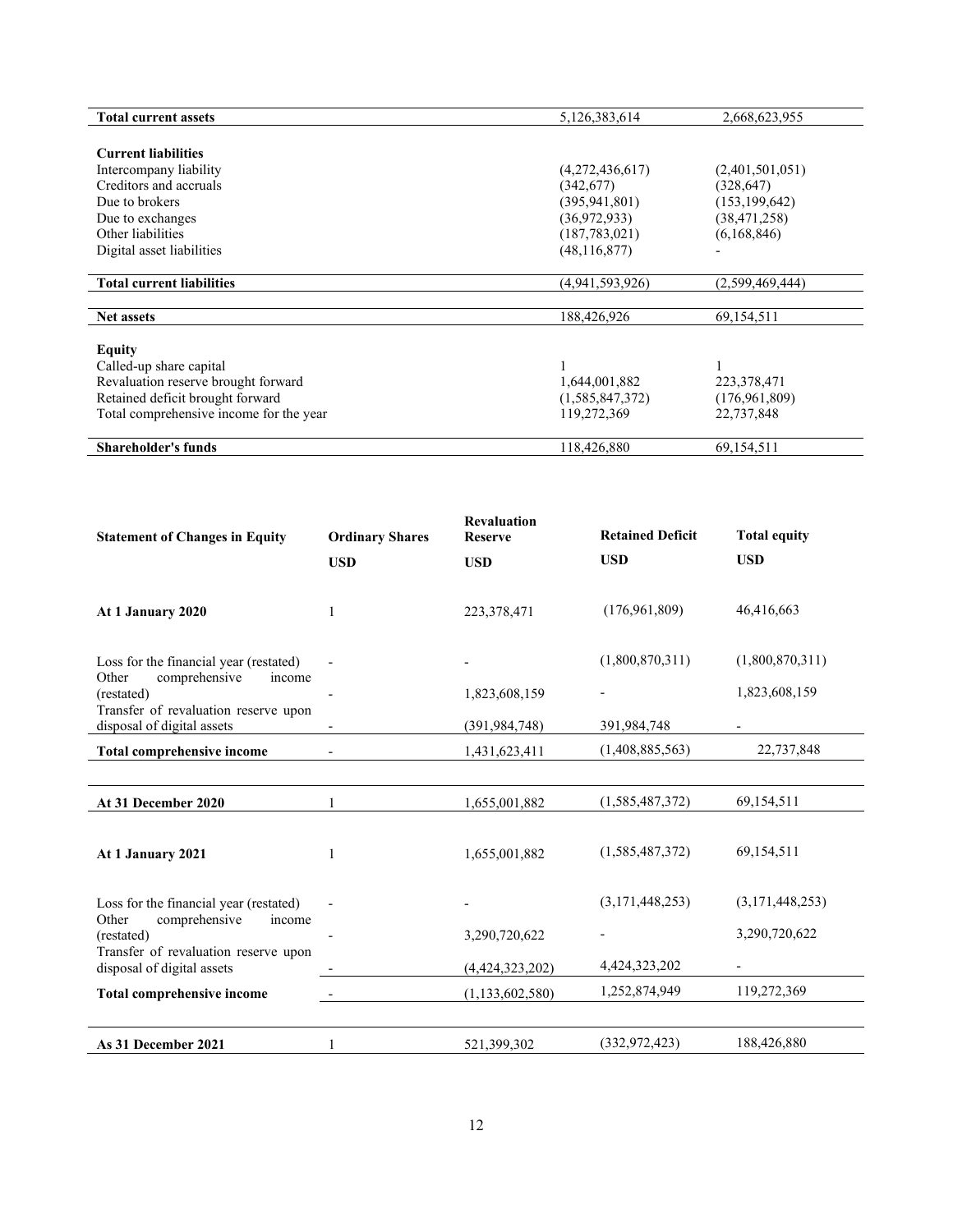| <b>Statement of Cash Flows</b>                         | <b>Year ended</b> | <b>Year ended</b> |
|--------------------------------------------------------|-------------------|-------------------|
|                                                        | 31-Dec-21         | 31-Dec-20         |
|                                                        | <b>USD</b>        | <b>USD</b>        |
| Net (payments)/receipts under collateral agreement     | (1,178,249,877)   | 20,883,883        |
| Net receipts/(payments) on digital assets              | 2,719,557,089     | (84, 115, 066)    |
| Management fee income                                  | 107,595,266       | 23,846,713        |
| Interest income                                        | 14,619,777        | 4,861,384         |
| Net receipts/(payments) on exchanges                   | (21, 302, 817)    | 8,933,988         |
| Net payments on other assets                           | (1,718,852,123)   | (16,052,968)      |
| Net receipts/(payments) from other liabilities         | 229,931,052       | 4,970,169         |
| Other operating cash flows                             | (332, 273, 301)   | (21, 183, 476)    |
| Net cash outflow from operating activities             | (178, 974, 934)   | (57, 855, 373)    |
| Net decrease in cash and cash equivalents              | (178, 974, 934)   | (57,855,373)      |
| Cash and cash equivalents at the beginning of the year | (61,076,833)      | 2,577,223         |
| Exchange (loss)/gain on foreign exchange               | 9,550,816         | (5,798,683)       |
| Cash and cash equivalents at the end of the year       |                   | (61, 076, 833)    |
| Cash and cash equivalents are broken down as follows:  |                   |                   |
| Cash at bank                                           | 6,796,418         | 2,400,653         |
| Amounts due from broker                                | 158,644,432       | 89,722,156        |
| Amounts due to broker                                  | (395, 941, 801)   | (153, 199, 642)   |
|                                                        | (230, 500, 951)   | (61,076,833)      |

In the sub-section "*6.5 Development & Information on trends*" on page 47-48 of the Base Prospectus, the third paragraph shall be deleted in its entirety and replaced with the following:

"Save as set out above, there has been no material adverse change in the Guarantor's prospects since 31 December 2021, being the date of the latest published audited financial report of the Issuer, and no significant change in the financial performance of the Guarantor since 31 December 2021, being the date of the latest published financial report of the Guarantor."

In the sub-section "*6.6 Material changes to the financial position of the Guarantor*" on page 48 of the Base Prospectus, the information in the sub-section shall be deleted in its entirety and replaced with the following:

"There has been no material change in the financial position of the Guarantor since 31st December, 2021."

In the sub-section "*6.9 Information on material investments*" on page 48 of the Base Prospectus, the first paragraph shall be deleted in its entirety and replaced with the following:

"The Guarantor has not made any material investments since 31st December 2021."

In the sub-section "*6.10 Information on material events affecting the solvency of the Guarantor*" on page 48 of the Base Prospectus, the information in the sub-section shall be deleted in its entirety and replaced with the following:

"Since 31st December 2021, there have been no recent events particular to the Guarantor and which are to a material extent relevant to an evaluation of the Issuer's solvency."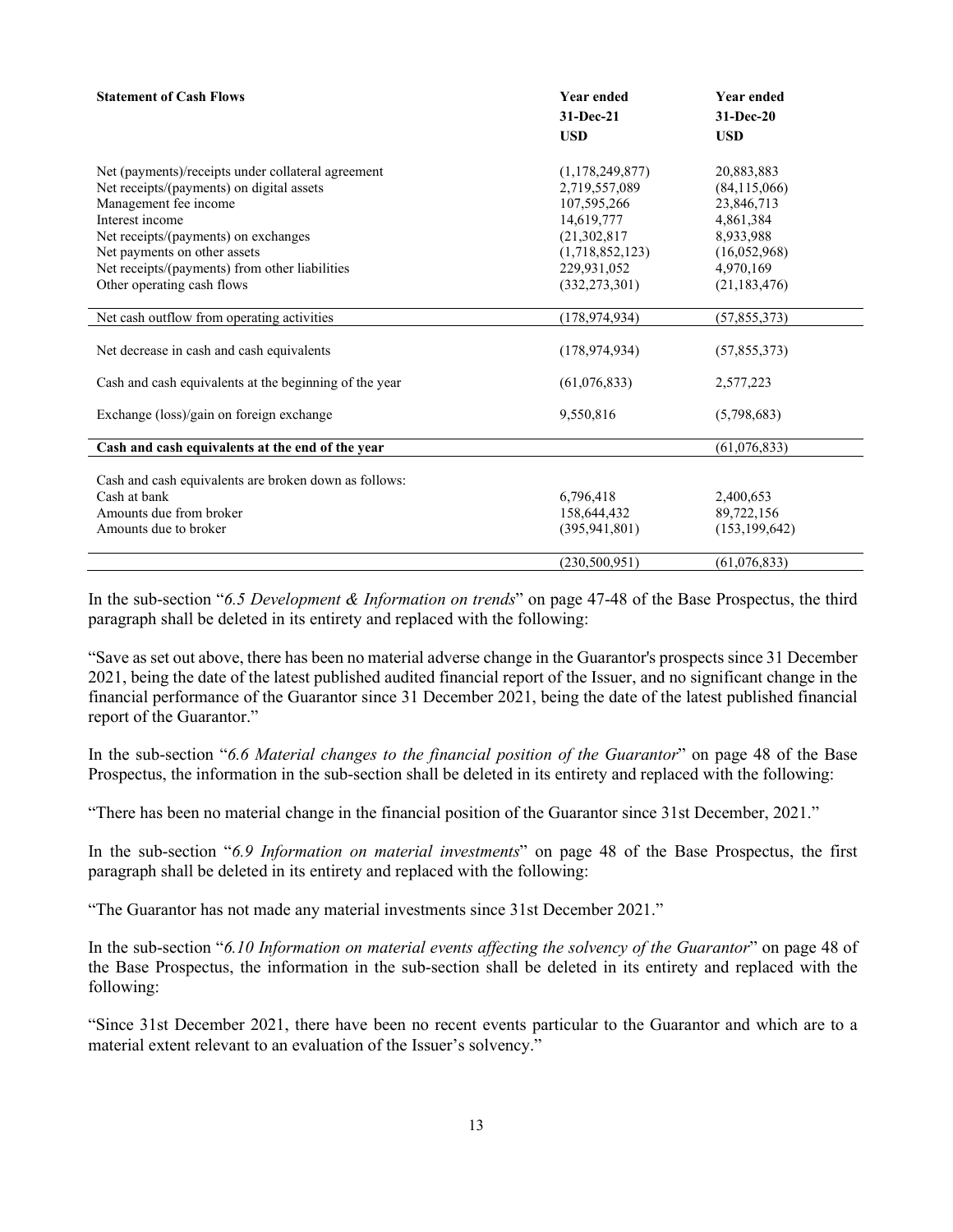In the sub-section "*6.13Overview of the Guarantor's business activities*" on page 44-45 of the Base Prospectus, the information shall be deleted in its entirety and replaced with the following:

"Like the Issuer, the Guarantor is wholly-owned by CSIL. The Guarantor is, therefore, affiliated to and a sister company of the Issuer. The Guarantor's financial results and position have been and will continue to be affected by the level of trading and investment activities related to Bitcoin and the future development of digital currencies as an attractive asset class."

In the sub-section "*6.15 Audit & Auditor*" on page 50 of the Base Prospectus, the second and third paragraph shall be deleted in its entirety and replaced with the following:

"The Guarantor's annual report for the financial year-ended 31st December, 2021 respectively 31st December 2020 has been prepared in accordance with Financial Reporting Standard 102, the applicable financial reporting standard in Great Britain and Ireland and which is also compliant with the Companies (Jersey) Law 1991, and on the basis of historical costs.

Financial information within this Base Prospectus is extracted from the annual report of the financial year 2021 respectively the financial year 2020, apart from the aforementioned financial information, the information in this Base Prospectus has not been reviewed by the Guarantor's auditor."

In the sub-section "*6.18 Information incorporated by reference*" on page 50-51 of the Base Prospectus, the table with documents incorporated by reference shall be deleted in its entirety and replaced with the following:

| No.            | Information                                                                                                                                       |                          | Incorporated part    | Page     |
|----------------|---------------------------------------------------------------------------------------------------------------------------------------------------|--------------------------|----------------------|----------|
| 1              | Annual (audited) report for the<br>Guarantor's financial period-<br>ended 31 <sup>st</sup> December, 2021.                                        | $\overline{\phantom{a}}$ | Income statement     | 11       |
|                |                                                                                                                                                   | $\overline{\phantom{a}}$ | <b>Balance</b> sheet | 12       |
|                |                                                                                                                                                   | $\overline{\phantom{0}}$ | Changes in Equity    | 13       |
|                |                                                                                                                                                   |                          | Cash flow statement  | 14       |
|                |                                                                                                                                                   | $\overline{\phantom{a}}$ | <b>Notes</b>         | $15-43$  |
|                |                                                                                                                                                   | $\overline{\phantom{a}}$ | Audit report         | $8 - 10$ |
| $\overline{2}$ | Swedish language translation of<br>the annual (audited) report for the<br>Guarantor's financial period-<br>ended 31 <sup>st</sup> December, 2021. | $\overline{\phantom{a}}$ | Income statement     | 11       |
|                |                                                                                                                                                   |                          | <b>Balance</b> sheet | 12       |
|                |                                                                                                                                                   | -                        | Changes in Equity    | 13       |
|                |                                                                                                                                                   |                          | Cash flow statement  | 14       |
|                |                                                                                                                                                   |                          | <b>Notes</b>         | 15-43    |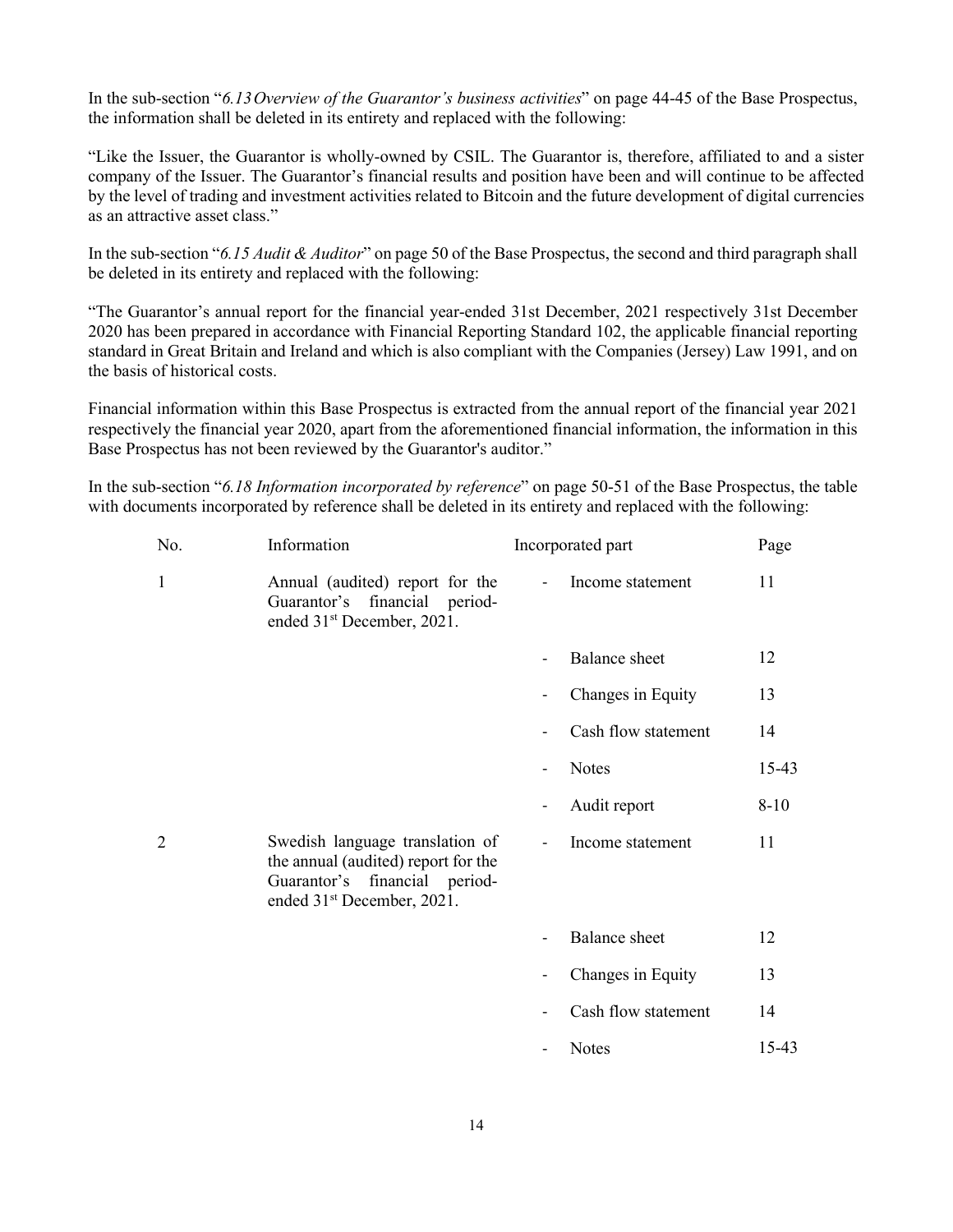|   |                                                                                                                                                         | Audit report         | $8 - 10$  |
|---|---------------------------------------------------------------------------------------------------------------------------------------------------------|----------------------|-----------|
| 3 | Annual (audited) report for the<br>Guarantor's<br>financial<br>period-<br>ended 31 <sup>st</sup> December, 2020.                                        | Income statement     | 11        |
|   |                                                                                                                                                         | <b>Balance</b> sheet | 12        |
|   |                                                                                                                                                         | Changes in Equity    | 13        |
|   |                                                                                                                                                         | Cash flow statement  | 14        |
|   |                                                                                                                                                         | <b>Notes</b>         | $15 - 37$ |
|   |                                                                                                                                                         | Audit report         | $8 - 10$  |
| 4 | Swedish language translation of<br>the annual (audited) report for the<br>Guarantor's financial<br>period-<br>ended 31 <sup>st</sup> December, 2020.    | Income statement     | 11        |
|   |                                                                                                                                                         | <b>Balance</b> sheet | 12        |
|   |                                                                                                                                                         | Changes in Equity    | 13        |
|   |                                                                                                                                                         | Cash flow statement  | 14        |
|   |                                                                                                                                                         | <b>Notes</b>         | 15-37     |
|   |                                                                                                                                                         |                      |           |
|   |                                                                                                                                                         | Audit report         | $8 - 10$  |
| 5 | Annual (audited) report for the<br>Guarantor's financial<br>period-<br>ended 31 <sup>st</sup> December, 2019.                                           | Income statement     | 10        |
|   |                                                                                                                                                         | <b>Balance</b> sheet | 11        |
|   |                                                                                                                                                         | Changes in Equity    | 12        |
|   |                                                                                                                                                         | Cash flow statement  | 13        |
|   |                                                                                                                                                         | <b>Notes</b>         | 14-41     |
|   |                                                                                                                                                         | Audit report         | $8-9$     |
| 6 | Swedish language translation of<br>the annual (audited) report for the<br>financial<br>Guarantor's<br>period-<br>ended 31 <sup>st</sup> December, 2019. | Income statement     | 10        |
|   |                                                                                                                                                         | <b>Balance</b> sheet | 11        |